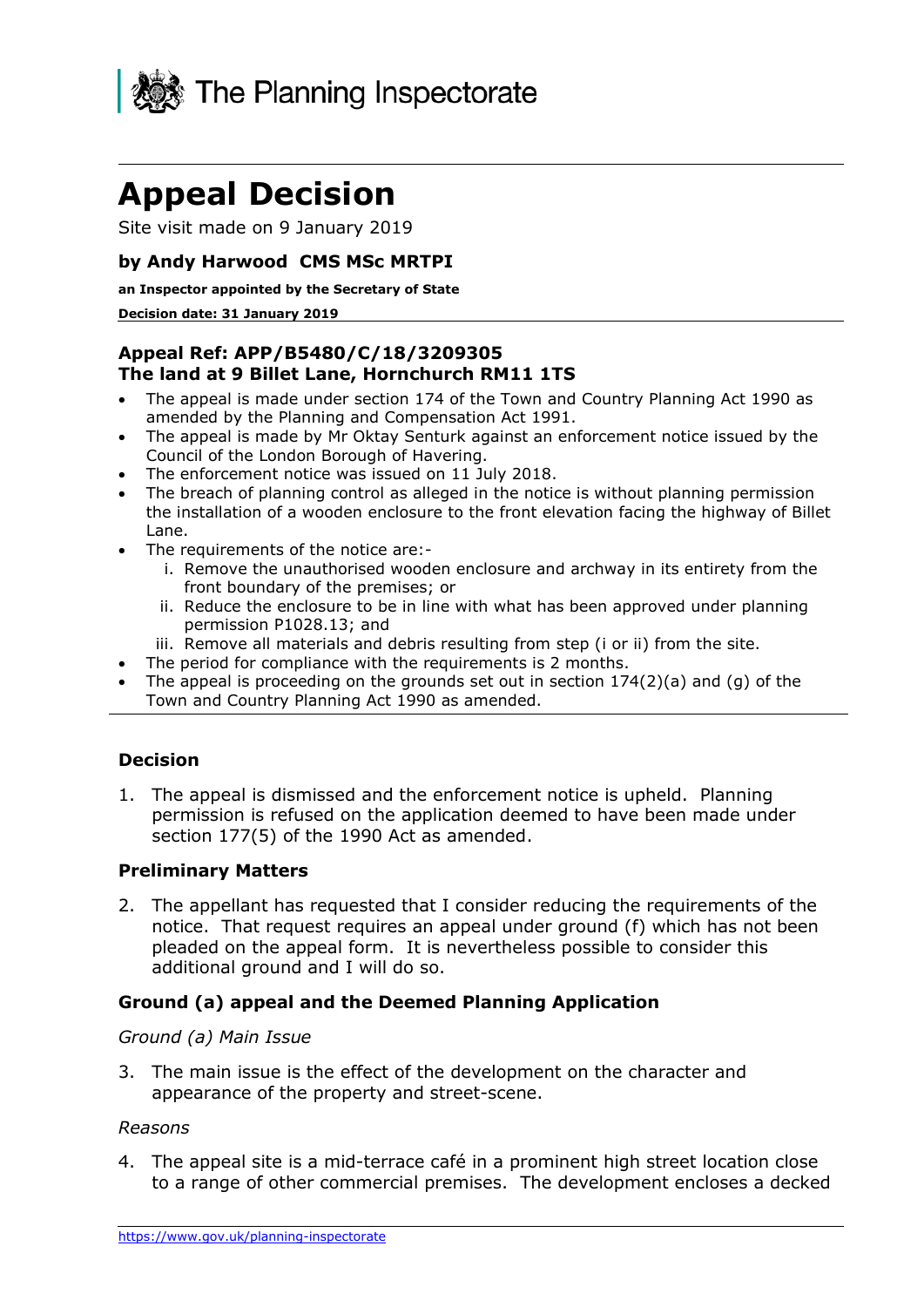area at the front of the café with a balustrade and also a higher frame around the sides with a prominent arch above the entrance. The structure has no roof, with a previously installed retractable canopy providing some cover.

- onto the paved area in a traditional manner, at the back of a wide paved footpath. The public space in front of the terrace generally provides a pleasant openness to the street-scene, contributing positively to the character and appearance of the area. The development has encroached into the footpath along the front of the terrace and the height and solidity of the structure has 5. Shop-fronts elsewhere along this terrace are largely glazed with direct access significantly reduced the openness of the area.
- 6. The adjoining property at Nos 3 to 7 has a large extension along its frontage. I am told that the structure at that property is not authorised and 2 appeals (APP/B5480/W/16/3151369 and APP/B5480/W/18/3200938). The presence of that building does not assist the appellant's case. No 23 Billet Lane further to the north of the site also has a front extension but that is an individual property, not part of this terrace and the extension has a very different design characteristics within the area and do not undermine the positive qualities of have recently been dismissed which sought its retention and alteration from that at the appeal site. That development and other different forms of shop frontages further away in High Street, do not provide overriding this part of Billet Lane.
- 28 August 2018. That scheme proposed the retention of the timber decking with a lower timber balustrade around its perimeter. The balustrade proposed would be similar to what exists at the moment and at the height of the lower part of the current structure. Everything above the handrail would be removed. Such a solution would reduce the current impact to a degree but the solidity of the retained balustrade would still bring about a reduction in openness along the frontage of the terrace. The alternative design which is allowed for within the existing requirement ii) of the notice would result in the enclosure of the same area but with a far less robust structure that would therefore result in less visual enclosure of the street. 7. The appellant has suggested that I should consider the merits of the alternative scheme that was refused planning permission by the Council (P1041.18) on
- 8. In relation to the main issue, the development has a harmful effect on the character and appearance of the property as well as the street-scene, not maintaining visual continuity along the terrace. The development therefore fails to comply with Policies DC16 and DC61 of the Havering Core Strategy<sup>1</sup>. The National Planning Policy Framework (the Framework) requires high quality buildings and places which is not achieved. The Council's 2013 Shopfront Design SPD<sup>2</sup> acknowledges that strong independent character can have a positive impact on commercial appeal. However the SPD also promotes well designed and well maintained shopfronts. It refers to them as being integral to create a positive, attractive and vibrant image for town centres. These aims are not achieved by the current development.

## Other Matters

j

9. The notice does not affect the decking beneath the enclosure and it will still be

 $<sup>1</sup>$  Havering Core Strategy and Development Control Policies Development Plan Document</sup>

 $2$  Shopfront Design, Supplementary Planning Document, June 2013